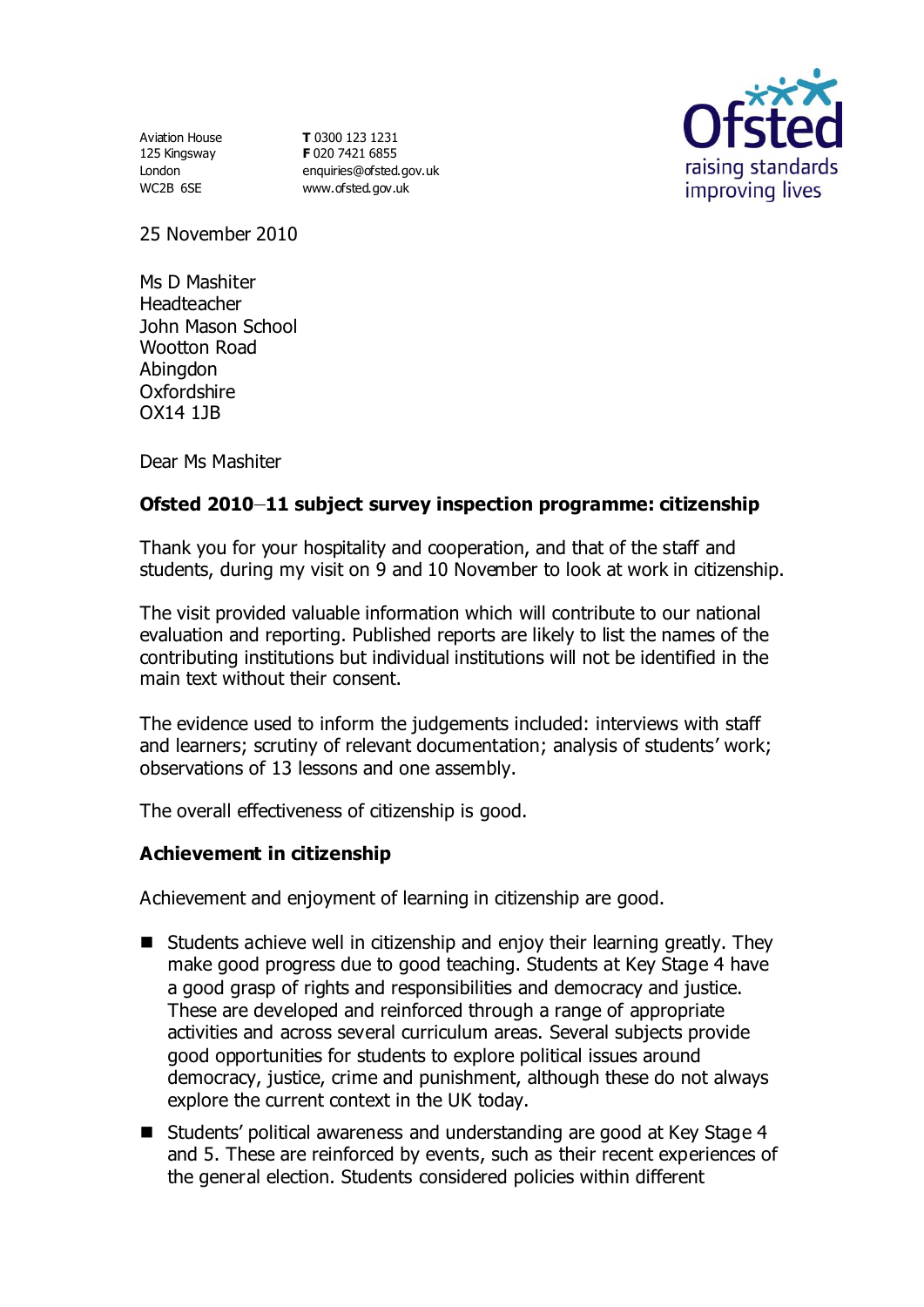manifestos and held mock elections. They used this experience to elect their own representatives on the School Council and consider representing their school on the local Youth Parliament.

- Opportunities to explore the diverse nature of the UK are limited. The school's plans to link with another school in the UK are helpful to increase students' understanding of the diversity in Britain today.
- One of the school's strengths is the range of opportunities provided for active leadership across the school. The work on 'Skillset' development is providing students with a suitable emphasis on developing personal skills, such as leadership skills, through activities, such as mentoring and coaching. The school's 'Passport to Active Citizenship' is used well to help students to focus on recording important transferable skills. However, opportunities for campaigning to make a difference beyond school are less frequent.
- There is less evidence of work on the role and influence of pressure groups and voluntary agencies to help students understand these and inform their views.

## **Quality of teaching in citizenship**

The quality of teaching in citizenship is good.

- Teaching observed was good with a number of strengths. The strong features included: good relationships between staff and students and between students resulting in a positive learning environment; effective use of a range of activities that engages students' interest; good examples of independent and group work; effective classroom management strategies which encourage students' participation; good use of range of strategies including the use of modern technologies to stimulate learning.
- A range of active teaching approaches are used successfully, including role-play and discussion work. Teaching is planned carefully to help develop students' critical skills and enable them to make informed judgments. In these lessons, a seamless approach was adopted where teachers incorporated current and topical issues, without having a negative impact on the integrity and cohesion of the lesson. In some other lessons, teachers struggled to make these links and failed to sufficiently explain and convey the relevant citizenship issues.
- Occasionally, when teaching is less effective, the citizenship dimension is less prominent in the lesson, the subject materials are not made relevant to students' own contexts; as a result, opportunities to explore their own views are less well developed.
- Assessment is good at Key Stage 4 and 5. Although it is developing securely in Year 9, it is yet to be established in Years 7 and 8.

## **Quality of the curriculum in citizenship**

The quality of the citizenship curriculum is satisfactory.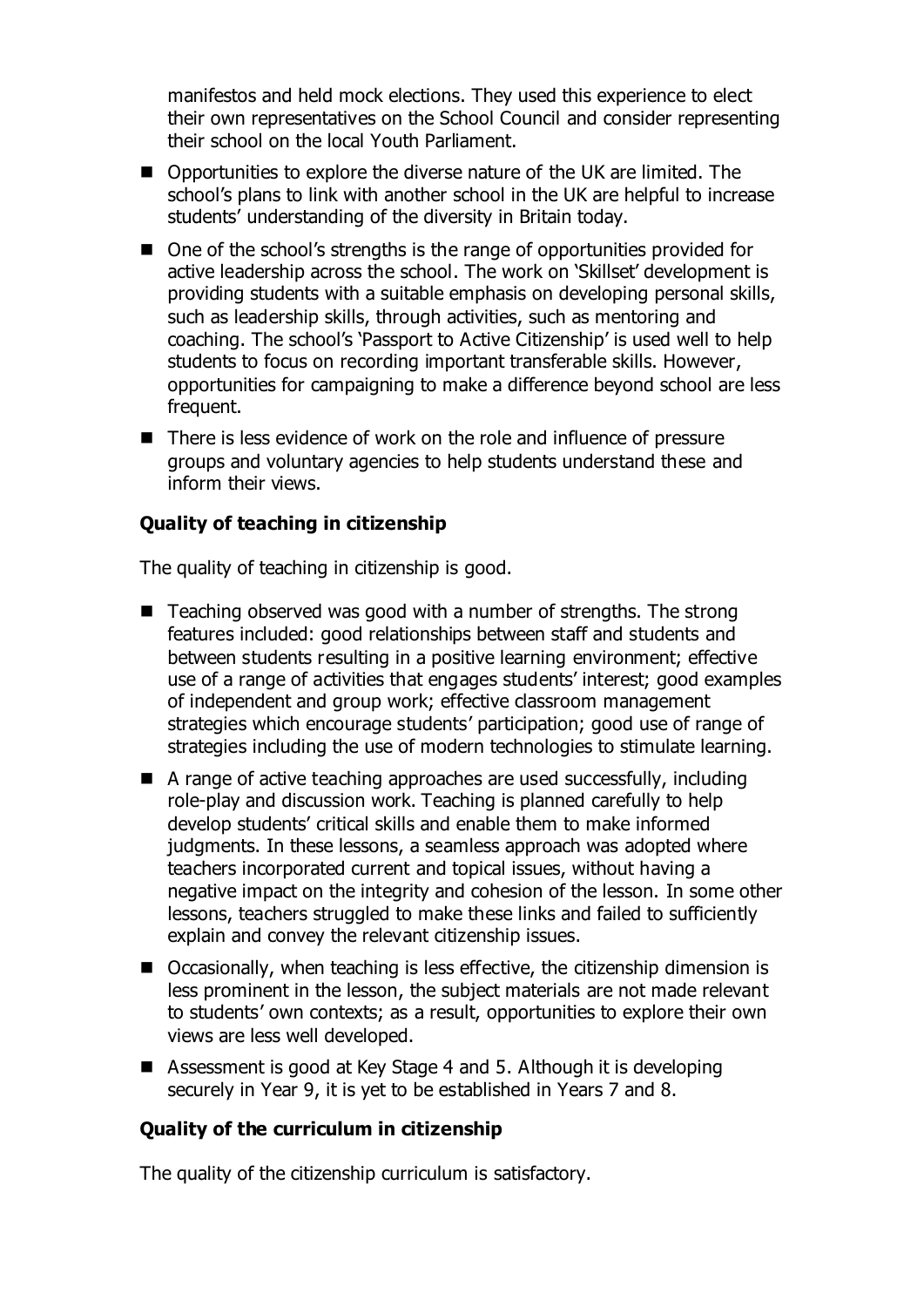- The curriculum is enhanced through a range of activities, for example: well-planned assemblies, the development of skills in tutorial periods, Super Learning days and a range of trips and visit. These all contribute well to students' knowledge and understanding of aspects of citizenship.
- Activities linked to the school's specialist Visual and Performing Arts status support the curriculum well with evidence that the many young people involved have increased levels of confidence and desire to engage in discussion and debate.
- There is much potential in the school's curriculum model for citizenship learning, through the discrete provision in Social Education programme in the lower school and the cross-curricular delivery across a range of subjects. Consequently, students explore the citizenship processes well in a range of settings. However, the full extent of provision has not been mapped in sufficient detail to identify the core programme for all students, or identify whether any gaps are emerging.
- The curriculum is more secure at Key Stage 4, largely through the implementation of an accredited programme for all students. The discrete element of citizenship provision is good.

## **Effectiveness of leadership and management in citizenship**

The leadership and management of citizenship are satisfactory.

- You and your senior team express a strong vision for citizenship. Significant progress has been made since 2008 in tackling a range of issues around citizenship provision. The school's focus on improving teaching and learning across the school has undoubtedly had a positive impact on the quality of teaching in citizenship.
- Much attention has been given to securing the Key Stage 4 curriculum and useful initiatives, such as the ASDAN or COPE accreditation, have enhanced the subject's status. Curriculum provision at Key Stage 3 has been slower to develop, particularly in Years 7 and 8.
- The subject leader is enthusiastic, committed to the subject and has good specialist subject knowledge. Improvement plans have potential and are appropriate; suitable priorities have been identified. The subject leader is supported well by you and the senior leadership team. Self-evaluation of the subject is accurate in terms of the strengths and areas for further development.
- Monitoring and evaluation processes are not as extensive as for other curriculum subjects at present. The school recognises that this is an area for development.

### **Areas for improvement, which we discussed, include:**

- mapping all aspects of your curriculum provision against the subject's key concepts and processes
- **E** embedding assessment in Years 7 and 8